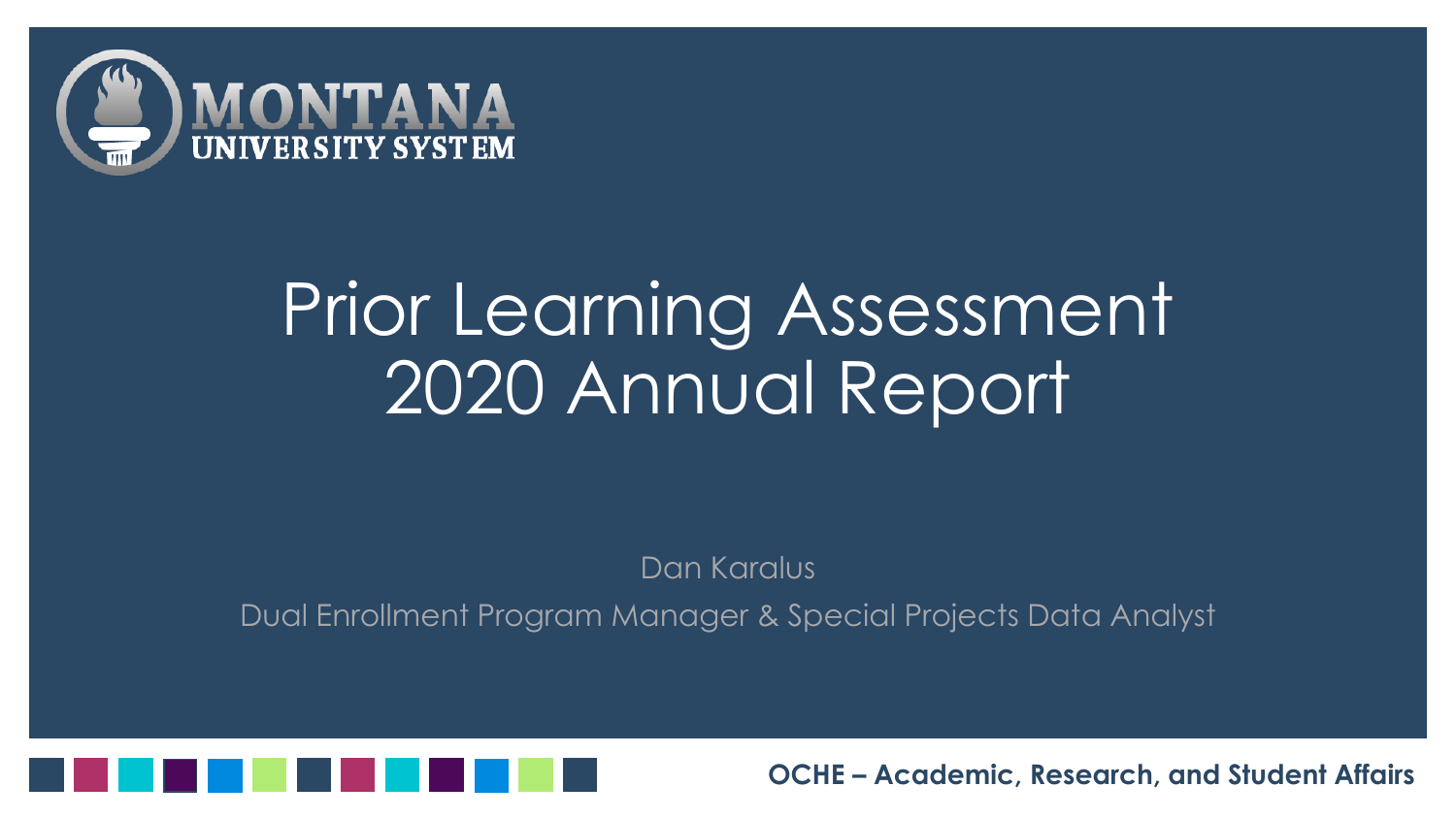#### What is PLA?

College credit for what you already know Work, life, military experience MUS Policy: Up to 25% of credits toward degree Saves time & money Student momentum & success





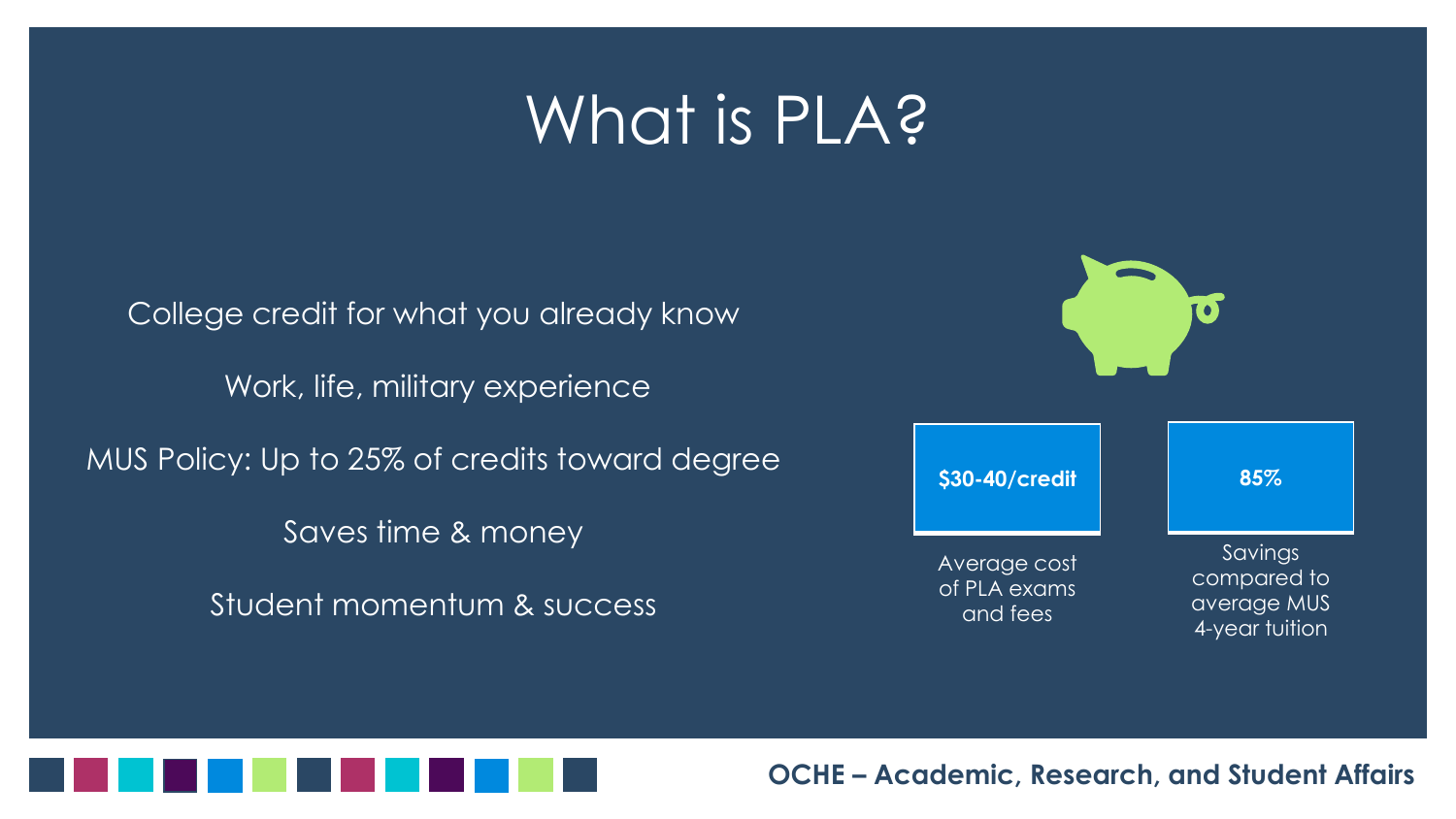#### PLA Activity

| <b>PLA Category</b>                                                                    | Fall<br>2018* | <b>Spring</b><br>$2019*$ | Fall<br>$2019*$ | <b>Spring</b><br>2020* |                                                    |
|----------------------------------------------------------------------------------------|---------------|--------------------------|-----------------|------------------------|----------------------------------------------------|
| <b>Advanced Placement</b>                                                              | 6582          | 6241                     | 6,706           | 6,314                  | <b>All Other PLA</b>                               |
| International Baccalaureate                                                            | 507           | 484                      | 582             | 555                    | 13%                                                |
| <b>Military</b>                                                                        | 405           | 386                      | 346             | 325                    |                                                    |
| Other:<br>ACE, DANTES, Experiential<br>Learning, NEMT, Portfolio,<br>UExcel, and Other | 289           | 282                      | 307             | 314                    |                                                    |
| <b>CLEP</b>                                                                            | 221           | 216                      | 212             | 202                    | 87%                                                |
| Challenge                                                                              | 141           | 135                      | 137             | 127                    | <b>AP &amp; IB</b>                                 |
| Straighterline                                                                         | 76            | 64                       | 53              | 44                     |                                                    |
| <b>Total</b>                                                                           | 8,221         | 7,808                    | 8,343           | 7,881                  | <i>*Count of Enrolled Students with PLA credit</i> |

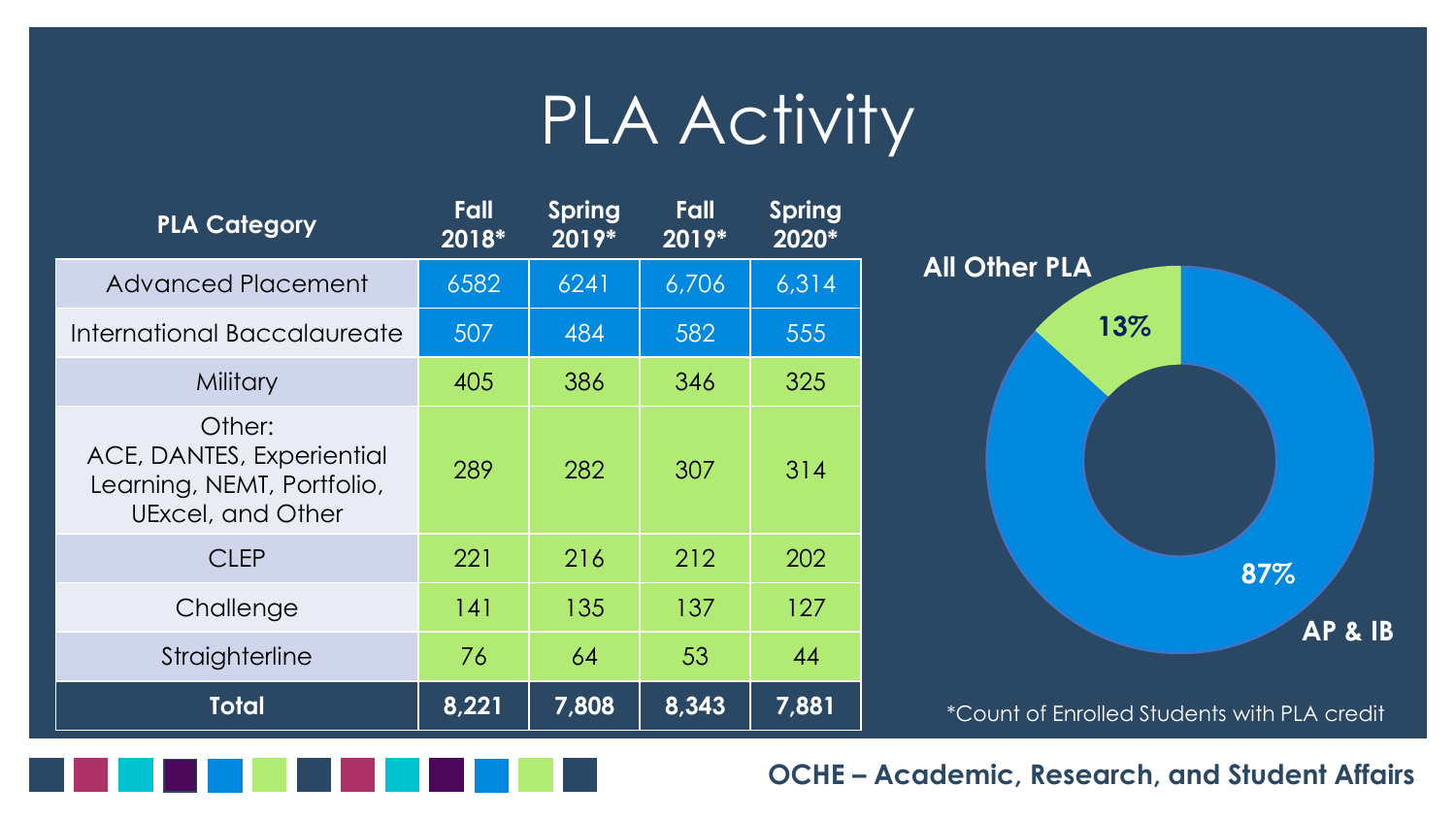#### PLA Demographics





**OCHE – Academic, Research, and Student Affairs**

\*2019-20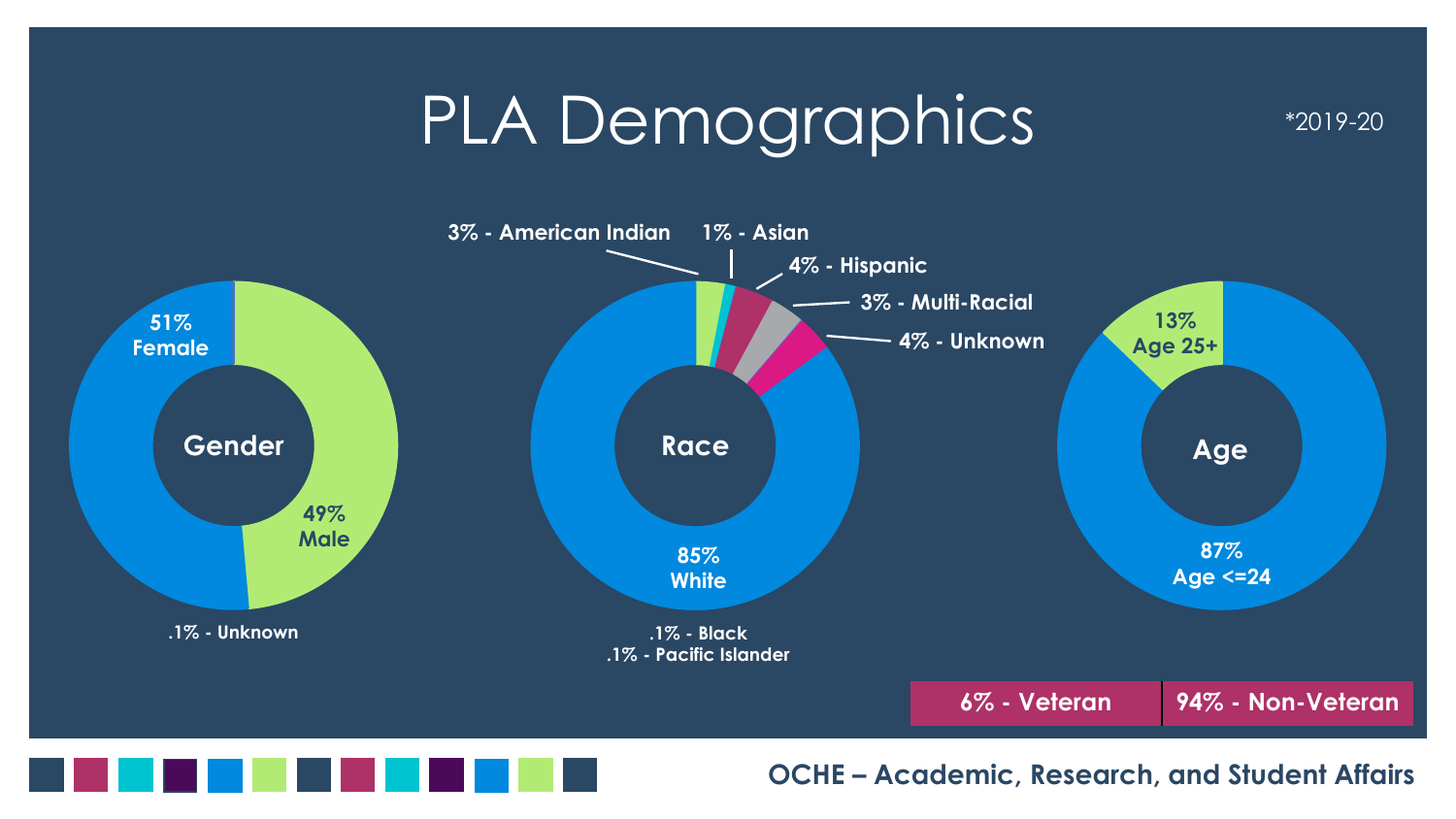#### Non-AP/IB PLA Demographics





**OCHE – Academic, Research, and Student Affairs**

\*2019-20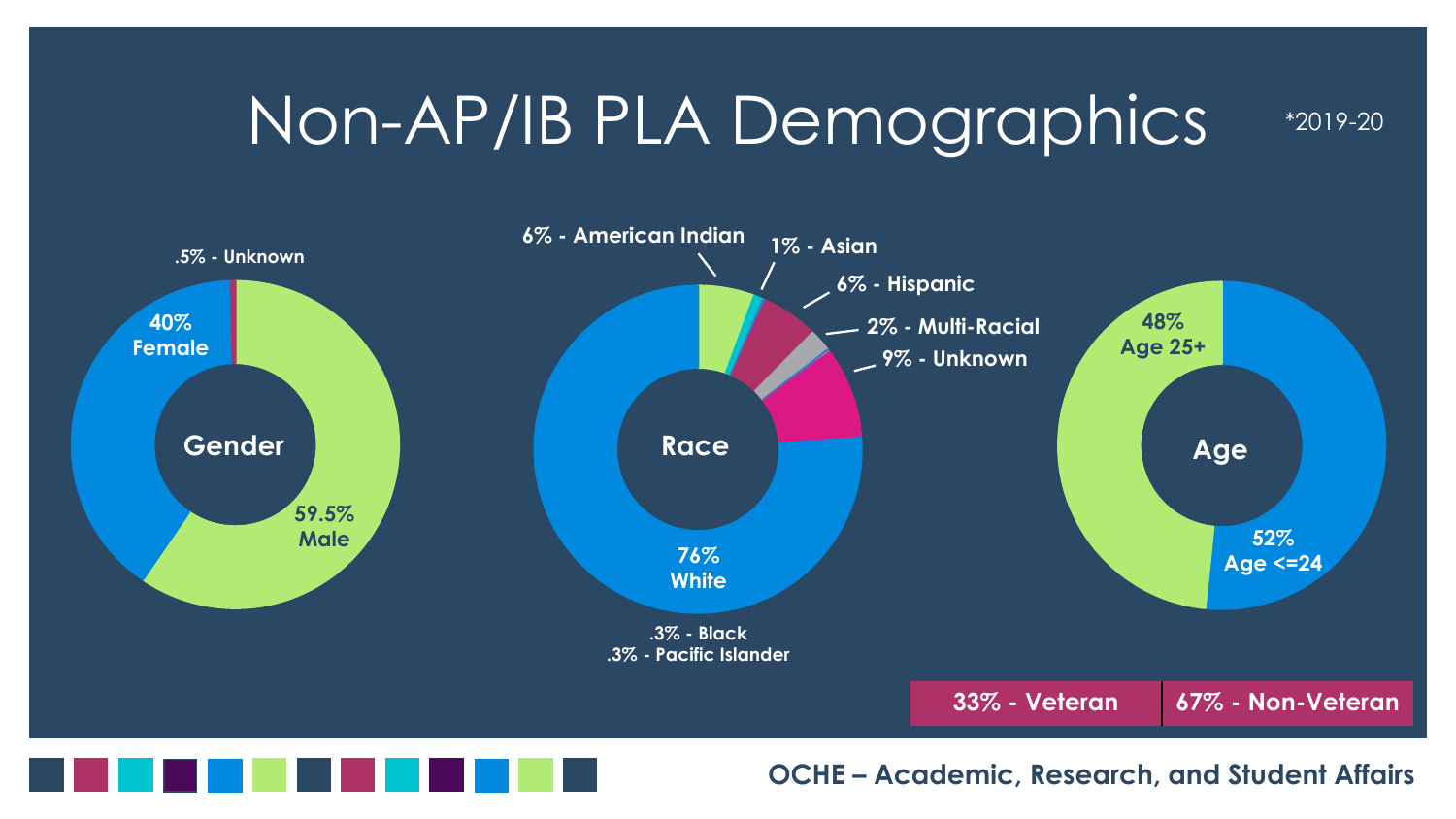#### PLA Demographics Compared

**All PLA AP & IB Non-AP/IB PLA** Male **49% 47% 60%** Female **51% 53% 40%** Age <= 24 **87% 93% 52%** Age 25+ **13% 7% 48%** American Indian **3% 3% 6%** Asian **1% 1% 1%** Hispanic **4% 3% 6%** Multi-Racial **3% 4% 2%** Unknown **4% 3% 9%** White **85% 86% 76%** Veteran **6% 2% 33%** Non-Veteran **94% 98% 67% Black < 1% Pacific Islander < 1% Unknown < 1%**



**OCHE – Academic, Research, and Student Affairs**

\*2019-20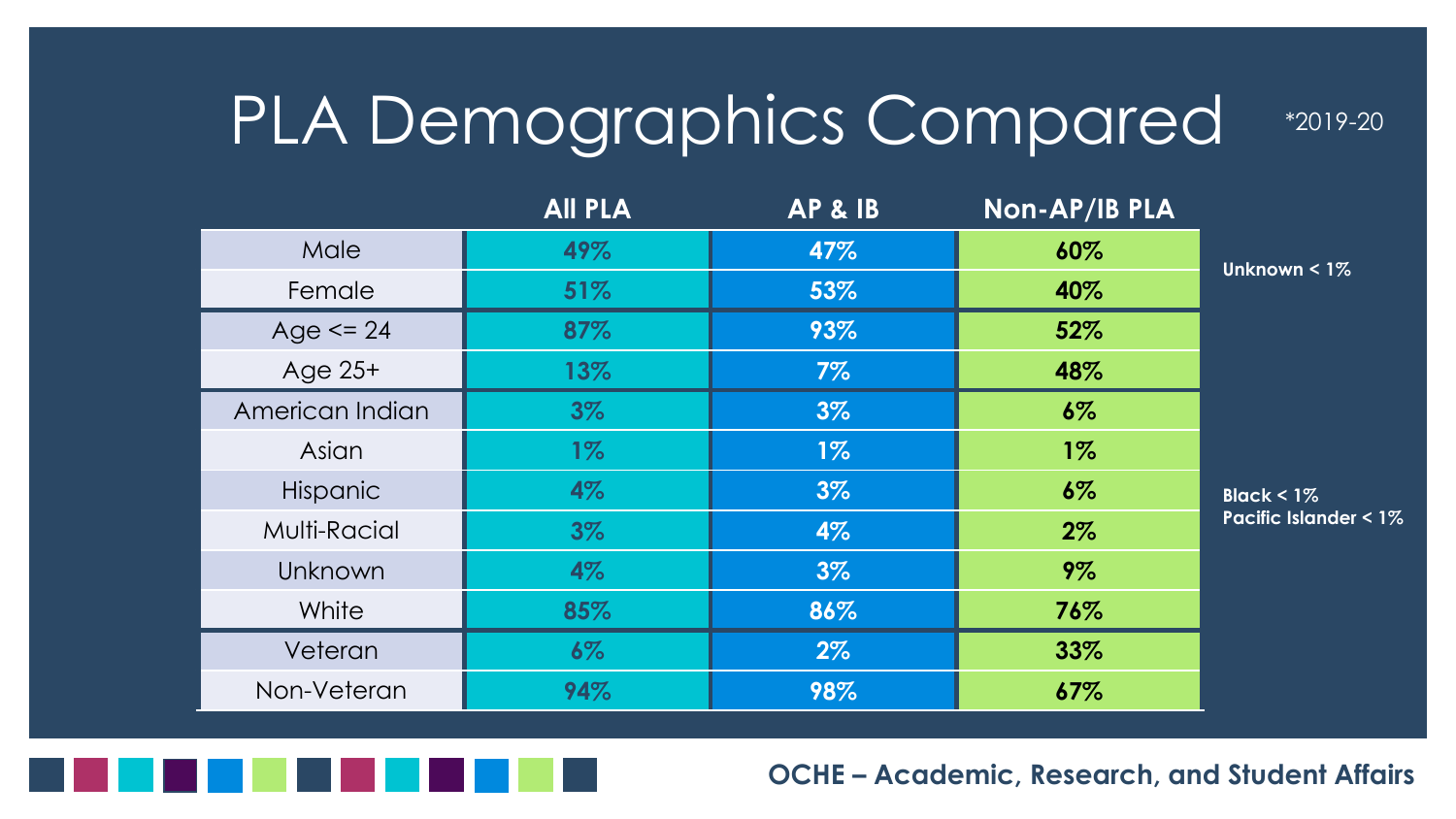## PLA in the MUS **TTTTT**

\*Fall 2019

**20%** of enrolled **students** had PLA credits\*

**33%** of enrolled **veterans** had PLA credits\*



**8%** of enrolled **students age 25+** had PLA credits\*

#